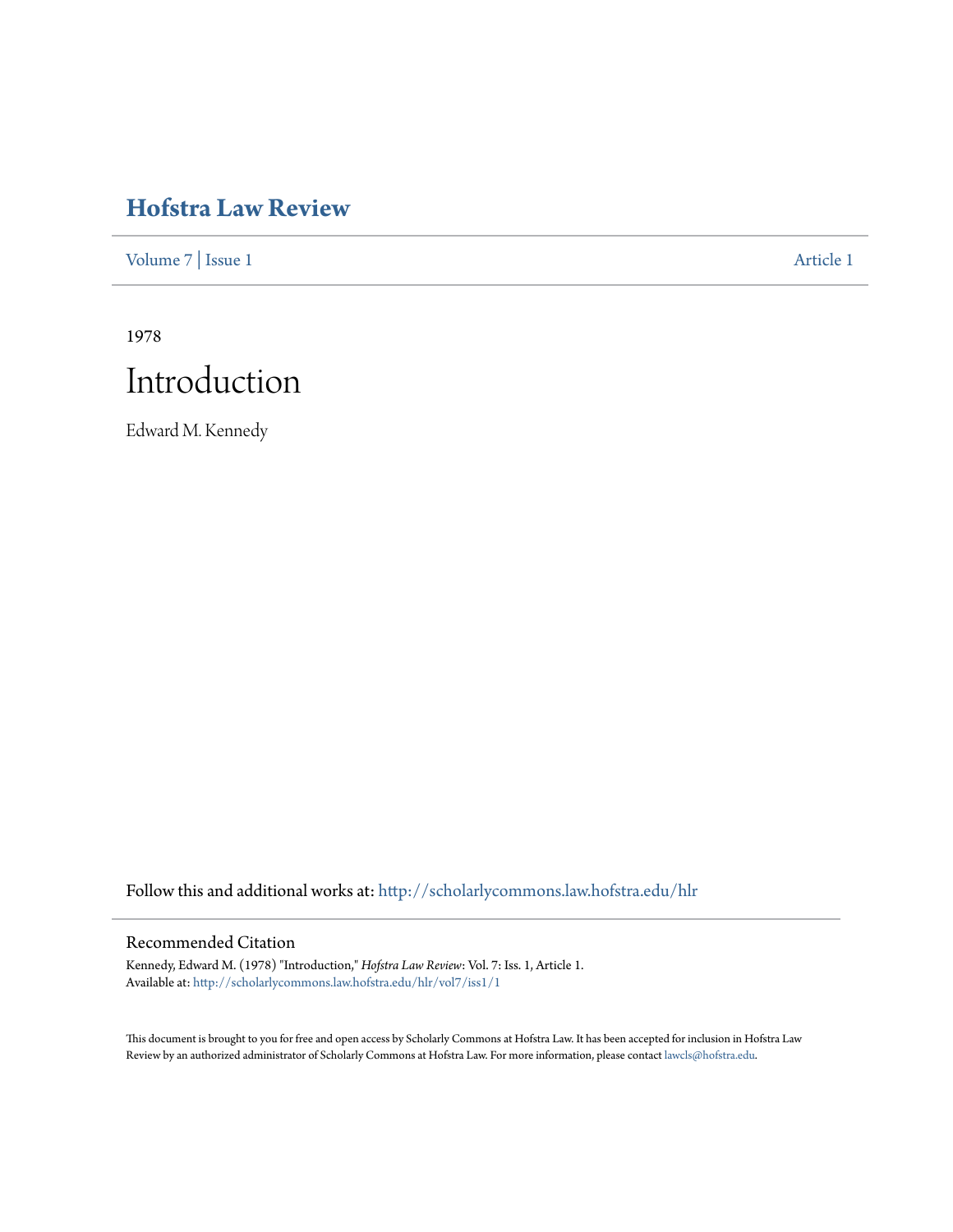HOFSTRA IAW REVIE

Volume 7, No. 1 Fall 1978

### **SYMPOSIUM ON SENTENCING, PART I**

#### INTRODUCTION

*Edward M. Kennedy\**

Sentencing in America today is a national scandal. Every day our system of sentencing breeds massive injustice. Judges are free to roam at will, dispensing ad hoc justice in ways that defy both reason and fairness. Different judges mete out widely differing sentences to similar offenders convicted of similar crimes.<sup>1</sup> There are no guidelines to aid them in the exercise of their discretion, nor is there any mechanism for appellate review of sentences.

The current Federal Criminal Code2 contains no list of criteria to be considered by the sentencing judge in deciding whether to impose a term of imprisonment. The result has been chaotic—one judge may sentence to rehabilitate, another to deter the offender or potential offenders from future crime, a third to incapacitate, and a fourth simply to "punish." One judge may place a convicted defendant on probation, arguing that rehabilitation should never be a justification for imprisonment; another judge may justify a sentence of probation on the ground that "deterrence doesn't work." The absence in the Federal Criminal Code of articulated purposes or goals of sentencing has led to sentences based on the particular sentencing attitudes and beliefs of individual judges and, inevitably, to wide sentencing disparity.

The judges are not to blame. The great majority of our federal judges try to perform their sentencing duties in a responsible, diligent manner. But they must act without the assistance of any standards or review procedures. In fact, the law invites injustice by

2. 18 U.S.C. (1976).

<sup>\*</sup> United States Senator from Massachusetts. Senator Kennedy is cosponsor of S. 1437, 95th Cong., 2d Sess. (1978).

**<sup>1.</sup>** Dershowitz, *Background Paper,* in **TWENTIETH** CENTURY FUND TASK **FORCE ON CRIMINAL SENTENCING,** FAIR **AND** CERTAIN **PUNISHMENT** 67, 103 (1976).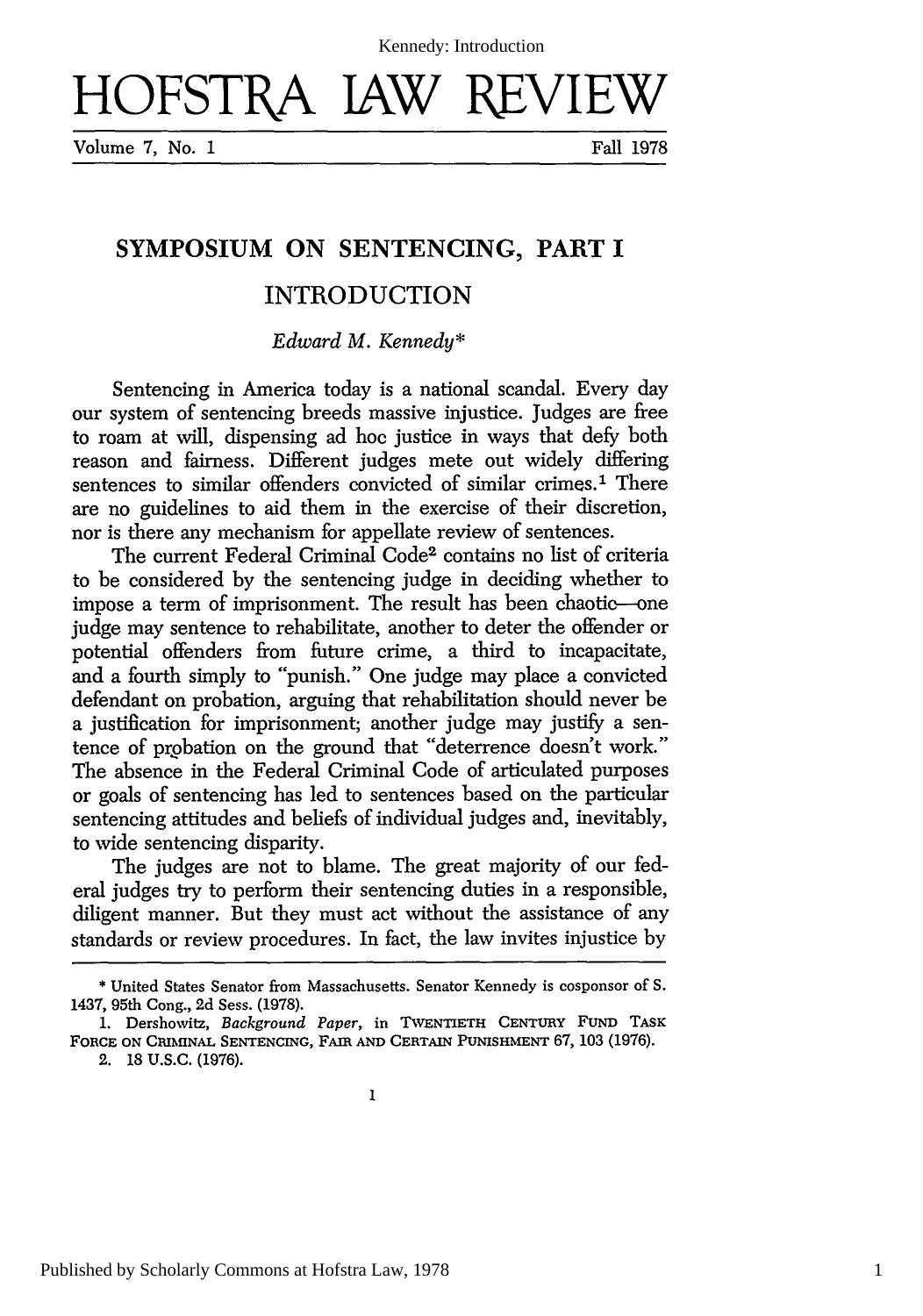conferring unlimited discretion on judges to impose sentences within vast statutory limits. For example, a convicted bank robber can be sentenced anywhere from a term of probation to twenty-five years in prison,3 a rapist anywhere from probation to life imprisonment. 4

#### INDETERMINATE SENTENCING-REHABILITATION AND JUDICIAL DISCRETION

Historically, the judiciary has been provided broad sentencing discretion in the name of benevolence. The basic argument in support of indeterminate sentencing is that the convicted offender should be "rehabilitated" before being allowed to reenter society. Since the pace of rehabilitation varies among individuals, the argument continues, the sentencing judge is not equipped to fix a definite prison term before the offender starts his treatment. Traditional correctional philosophy says that a rehabilitative "cure" can best be promoted by tailoring the sentence to fit the personal needs and characteristics of the offender.

But this approach-noble in purpose and based on the best of intentions-has backfired dramatically. In the last few years study after study has documented the nature and scope of sentencing disparity.<sup>5</sup> The present process results in particularly disparate treatment of the young and the poor<sup>6</sup> and nurtures a growing public cynicism about our institutions. The youth who goes for a joyride or commits a petty larceny is sentenced to a year in jail. On the other hand, the tax evader, the price fixer, the polluter, or the corrupt public official often receives a suspended sentence on the irrational ground that the stigma of conviction is punishment enough.

*6. See* TWENTIETH CENTURY **FUND TASK FORCE ON SENTENCING POLICY** To-WARD **YOUNG OFFENDERS, CONFRONTING YOUTH** CRIME 20 (1978); Harris & Dunbaugh, *Premise for a Sensible Sentencing Debate: Giving Up Imprisonment, 7* HOFSTRA L. REV. **-** (1979) (to be published in *Symposium on Sentencing, Part 1I,* 7 **HOFSTRA** L. REV. 243 (1979)); Skrivseth, *Abolishing Parole: Assuring Fairness and Certainty in Sentencing, 7 HOFSTRA L. REV.* \_\_\_\_ (1979) (to be published in *Symposium on Sentencing, Part II,* 7 HOFSTnA L. REV. 243 (1979)).

*<sup>3.</sup> Id. §* **2113.**

*<sup>4.</sup> Id. §* **2031.**

<sup>5.</sup> *E.g.,* Seymour, *1972 Sentencing Study for the Southern District of New York,* 45 N.Y. **ST.** B.J. 163 (1973); A. Partridge & W. Eldridge, Second Circuit Sentencing Study, A Report to the Judges of the Second Circuit, *reprinted in Reform of the Federal Criminal Laws: Hearings on S. 1 and S. 1400 Before the Subcomm. on Criminal Laws and Procedures of the Comm. on the Judiciary,* 94th Cong., 1st Sess. 8101, 8104-14 (1974). *See also* M. FRANKEL, **CRIMINAL SENTENCES** (1973); N. MORIUS, **THE FUTURE OF IMPRISONMENT** (1974); A. **VON HIRSCH, DOING JUSTICE (1976).**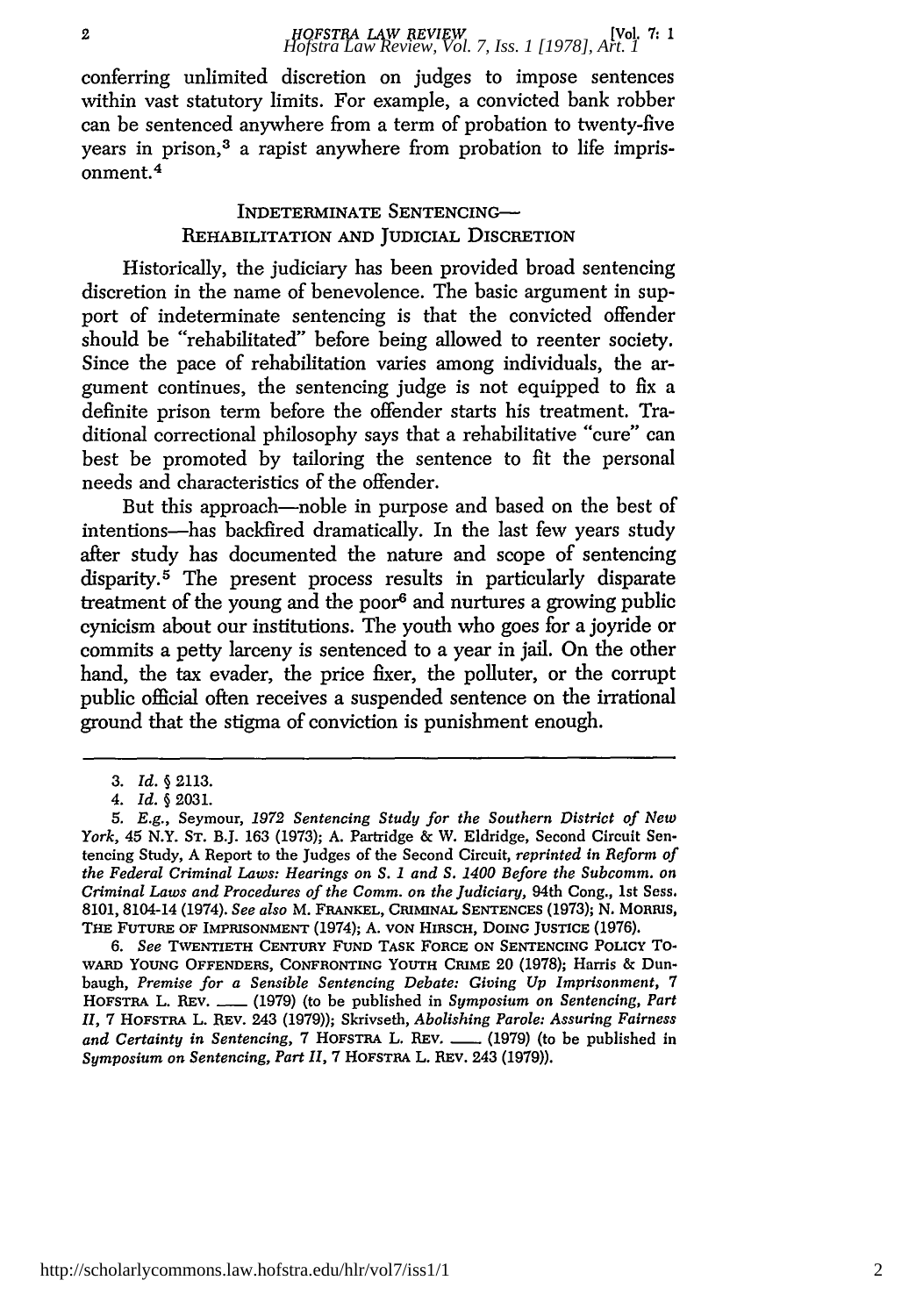The system which produces this disparity appears arbitrary to society as well as to prisoners. How does one explain that a defendant who is sentenced by a judge to twelve years in prison is paroled after actually serving just four? How does one justify excessive jail terms for some offenders, while others, who commit the same crime and have a similar background and record, escape jail altogether. Certainty of punishment, the cornerstone of an effective law enforcement policy, does not exist. To all who come in contact with it, the "system" is seen for what it is: a game of chance in which offenders play the odds and gamble on avoiding punishment.

When judges do impose identical terms of imprisonment, offenders often are released from confinement arbitrarily, after serving different proportions of their imposed terms. This is because one offender, having completed all the proper prison education and counseling programs, is found to be "rehabilitated" by the parole board while another prisoner, who refuses to take such courses, is deemed a "poor risk." Correctional experts agree, however, that how a prisoner responds to such prison rehabilitation programs is not an accurate predictor of how he or she will behave in society once paroled. <sup>7</sup>

Thus parole acts arbitrarily to keep one prisoner jailed while releasing another. This should not be surprising. Coercive rehabilitation programs too often force the prisoner to make a Hobson's choice: Reject the programs offered, in which case this apparent lack of cooperation with the prison authorities assures the prisoner a longer indeterminate sentence, less likelihood of parole, and less opportunity for participating in early release or other diversionary programs; or "go along with the game plan" and pretend to respond to compulsory prison training programs. In the latter case, "rehabilitation" is little more than a sham to ingratiate the prisoner with the parole board.

Abolition of prison rehabilitation programs is not the answer. Indeed, such programs should be expanded, especially in the areas of vocational and educational training.8 What *is* needed is the

<sup>7.</sup> *See, e.g.,* N. MoRms, supra note 5, at 34-36.

<sup>8.</sup> Even Robert Martinson, who long held the view that rehabilitative programs have no appreciable effect on recidivism, *see,* e.g., Martinson, *What Works?- Questions and Answers About Prison Reform,* **PUB. INTEREST,** Spring 1974, at 22, now asserts that this conclusion is incorrect and that some programs are, indeed, beneficial. *See* Martinson, *New Findings, New Views: A Note of Caution Regarding Sentencing Reform,* 7 HOFSTRA L. REV. **-** (1979) (to be published in *Symposium on Sentencing, Part II,* 7 HOFSTRA L. REv. 243 (1979)).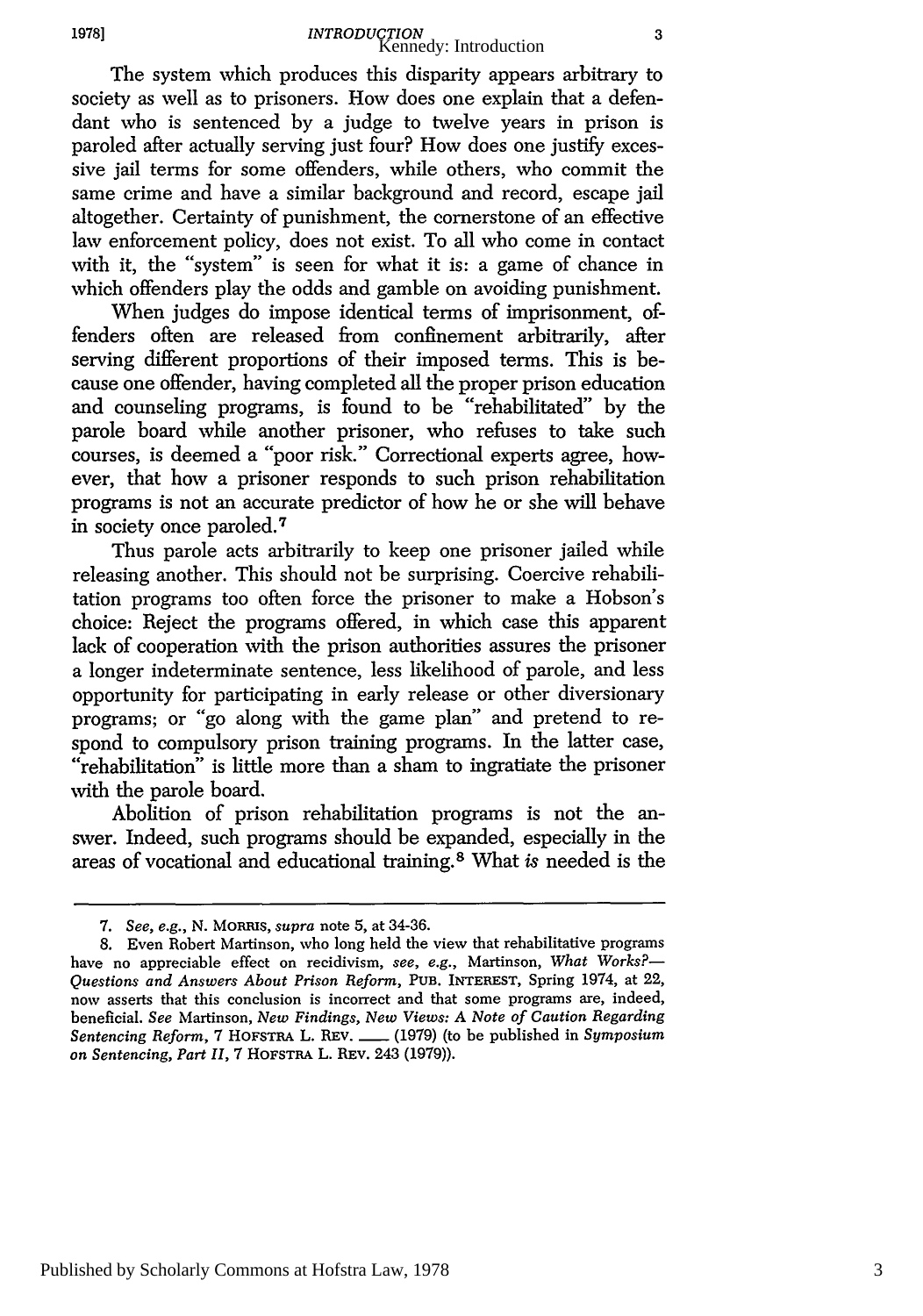abolition of compulsory rehabilitation, particularly as a justification for imprisonment. Forced rehabilitation does not work and can be manipulated by the parole board as a justification for retaining custody of a prisoner until it determines that he or she is sufficiently rehabilitated to become a peaceful member of society.

The underlying reason for the lack of success in our correctional system is the absence of rational, fair sentencing practices. The issue is not whether more offenders should be sentenced to prison (they should not); nor is it whether prisons should be abolished and replaced with a wide variety of diversionary programs (we will always need prisons for certain offenders). Certainly, widespread criticism of our correctional system is justified: Our prisons are overcrowded and understaffed, and few correctional programs seem to "cure" criminals of crime. 9 Yet, such criticism is misdirected. The real issue is determining, with some degree of fairness and uniformity, which offenders belong in prison and which do not; for those who do, we must assure similar sentences for similar offenders who commit similar crimes. We must direct our immediate attention away from the ideological argument of incarceration versus diversion and instead debate the need for improving our sentencing practices.

#### FEDERAL LEGISLATION: S. 1437

The critical problem of sentencing disparity is met head on for the first time in the proposed Federal Criminal Code Reform Act, 10 the most important effort yet undertaken to deal with the problem of criminal sentencing. The Act is thus the focus of much of the debate contained in this Symposium.

The Act would restructure and modernize the entire Federal Criminal Code. Its most important provisions are designed to curb judicial sentencing discretion, eliminate indeterminate sentences,

<sup>9.</sup> *See* Martinson, *What Works?--Questions and Answers About Prison Reform,* PUB. INTEREST, Spring 1974, at 22.

<sup>10.</sup> **S.** 1437, 95th Cong., 2d Sess. (1978). This Introduction deals with **§§** 101 and 124 of the bill. *Id. §§* 101, 124. Section 101 of the bill, if enacted, will amend Title 18 of the United States Code regarding, *inter alia,* sentencing guidelines. All subsequent textual and footnote references to  $\S$  101 of the bill are to the proposed section numbers in Title 18 of the United States Code, and are hereinafter cited as Proposed 18 U.S.C. Section 124 of the bill, if enacted, will amend Title 28 of the United States Code to establish a Sentencing Commission. All subsequent textual and footnote references to  $\S$  124 of the bill are to the proposed section numbers in Title 28 of the United States Code, and are hereinafter cited as Proposed 28 U.S.C.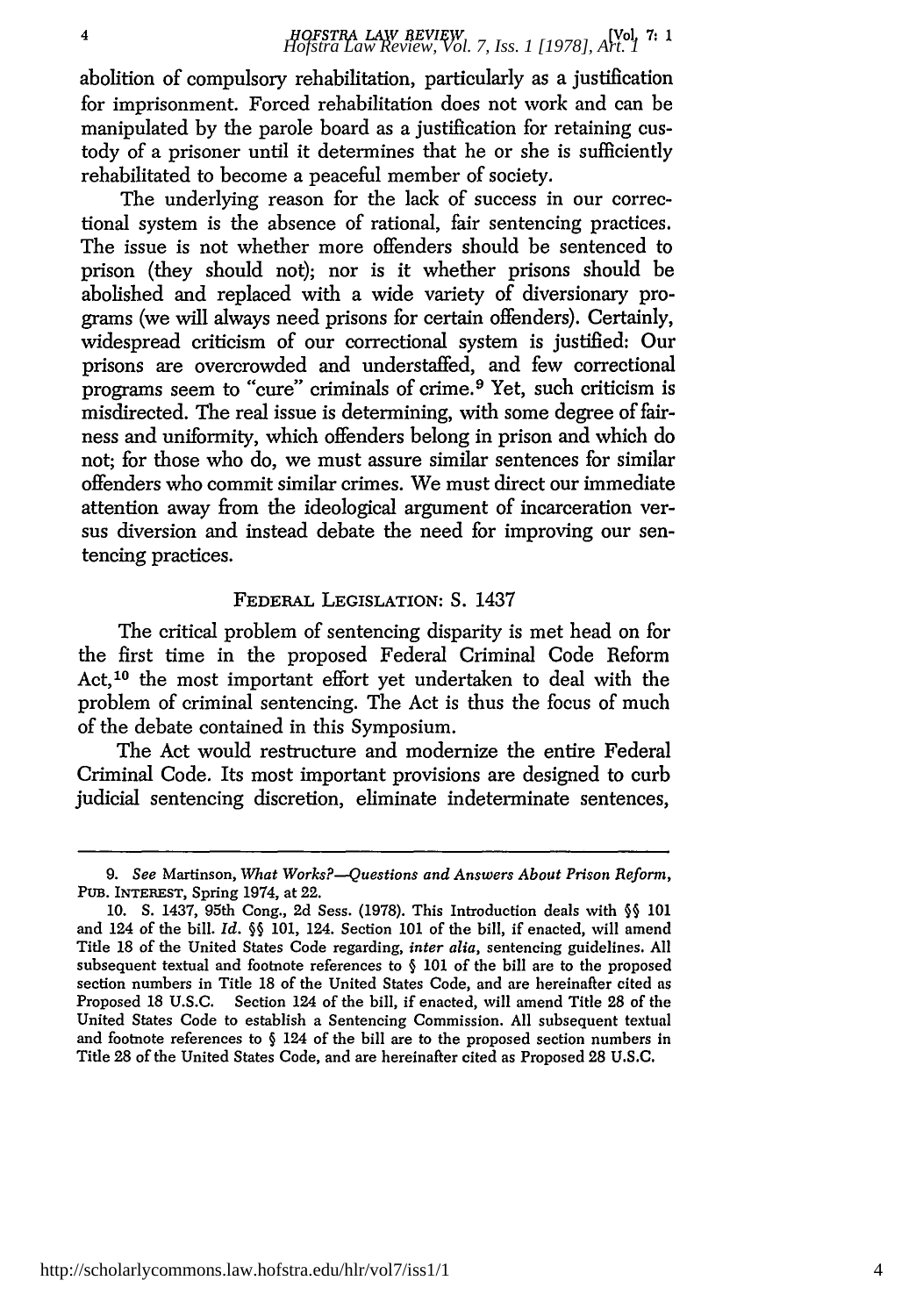phase out parole release, and make criminal sentencing fairer and more certain.<sup>11</sup> In the great majority of cases the indeterminate sentence would be replaced by a requirement that the judge sentence a convicted offender to a fixed period of imprisonment.<sup>12</sup> The sentencing judge, not the parole board, would determine the precise sentence that an offender should serve; however, the judge would sentence within a narrow range of sentencing guidelines,<sup>13</sup> fashioned by a permanent Sentencing Commission.<sup>14</sup>

This guidelines approach is designed to reduce the problem of sentencing disparity by narrowing the range of permissible judicial discretion. In determining sentencing guidelines, the Commission would consider: The general criteria spelled out in the statute:<sup>15</sup> available sentencing statistics;<sup>16</sup> and, especially, the various aggravating and mitigating circumstances which affect culpability.<sup>17</sup> These might include leadership in the criminal enterprise, particularly cruel treatment of the victim, previous record of the offender, and the degree of coercion imposed on the offender.<sup>18</sup>

If the judge, in a rare case, decides to impose a sentence outside of the guidelines, the reasons for doing so must be explained on the record, and appellate review to a higher court would follow.<sup>19</sup> This practice is now followed in only a few states.<sup>20</sup>

Given such a system of judicially-fixed sentences, parole release would be gradually abolished, since whether or not prisoners had been rehabilitated or had completed certain prison courses would have no bearing on their prison release date. Subject to slight variations based on prison behavior,<sup>21</sup> offenders would know *at the time of initial sentencing by the court* what their prison release date would be.

- 14. Proposed 28 U.S.C., *supra* note 10, § 994.
- 15. *Id.* § 994(b)-(d), (f)-(m).
- 16. *Id.* § 994(l).
- 17. *Id.* § 994(c)-(d).
- 18. *See id.*
- 19. Proposed 18 U.S.C., *supra* note 10, § 3725.

<sup>11.</sup> *See* Proposed 18 U.S.C., *supra* note 10, **§§** 2001-2306; Proposed 28 U.S.C., *supra* note 10, **§§** 991-998; text accompanying notes 12-21 *infra.*

<sup>12.</sup> Proposed 18 U.S.C., *supra* note 10, **§** 2301(a)-(b).

<sup>13.</sup> *Id. §* 2003(a)(2).

<sup>20.</sup> *See, e.g.,* N.Y. CRIM. PROC. **LAW §§** 450.30, 470.13 (McKinney 1971). For a list of states in which appellate review of sentences is permitted, see Labbe, *Appellate Review of Sentences: Penology on the Judicial Doorstep, J.* CRIM. L. *&* **CRIM-INOLOGY** 122, 124-25 (1977).

<sup>21.</sup> Proposed 18 U.S.C., *supra* note 10, § 3824(b).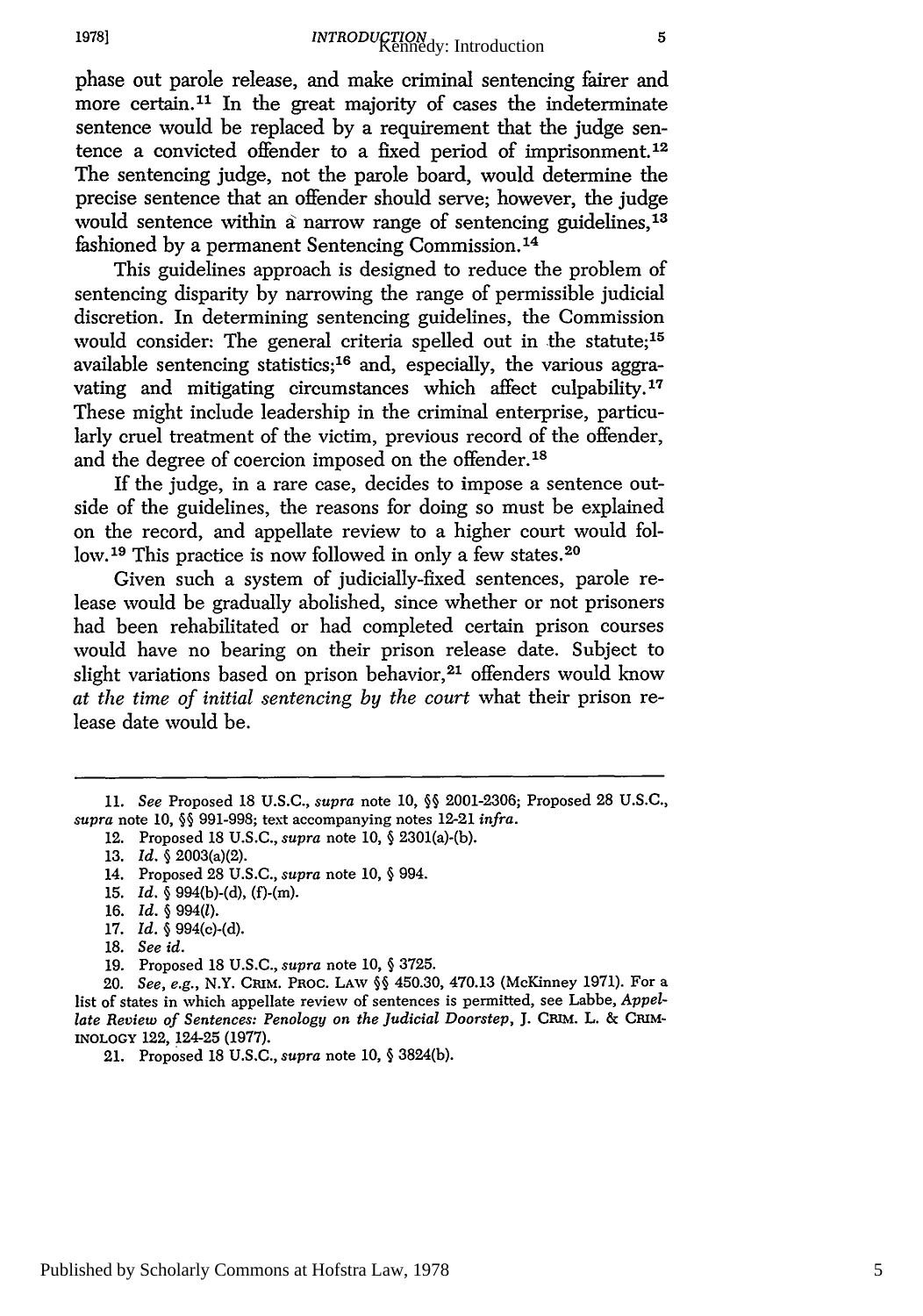#### THE SYMPOSIUM-DISTILLATION OF THE DEBATE

Sentencing reform-whether it takes the form advocated in the federal legislation or in some other proposal—will have a pronounced and lasting impact on our criminal justice system. It is, therefore, important to debate and discuss the benefits and costs of such reform. Yet sentencing reform is an extraordinarily complex subject; here lies the importance of these issues of the *Hofstra Law Review.* This Symposium is a gathering of the leading authorities on sentencing, an invaluable resource tool which affords experts and lay people alike the opportunity to become acquainted with all aspects of the sentencing controversy.

This is not to say that all participants in the Symposium agree with each other. Judge Richey, for example, calls for appellate review of sentences, but only on appeal by the defendant.<sup>22</sup> While unlimited prosecutorial appeal may have serious implications,<sup>23</sup> limited government appeal serves an important function. A chief cause of sentencing disparity can be traced to the unreasonably low sentences often imposed on white-collar offenders. For example, in its recent report on white-collar crime, the Subcommittee on Crime of the House Judiciary Committee points to a 1971 bank failure, involving sixty million dollars, for which the official directly responsible received a sentence of three years probation and a five thousand dollar fine.<sup>24</sup> Moreover, such lenity is not confined to white-collar crime, but is found equally in the sentences imposed on those convicted of government misconduct: Recently in *United States v. Denson,25* three'Texas policemen, who conspired in and were held responsible for a man's death, were sentenced to one year imprisonment and five years probation. The federal legislation defends

<sup>22.</sup> Richey, *Appellate Review of Sentences: Recommendation for a Hybrid Approach,* 7 HoFSTRA L. REV. 71 (1978).

<sup>23.</sup> For discussion of constitutional issues implicated by prosecutorial appeal, see Richey, *supra* note 22, at 78-80, 86.

<sup>24.</sup> **SUBCOMM. ON** CRIME OF **THE HOUSE** COMM. **ON THE** JUDICIARY, **95TH CONG., 2D SESS., WHITE COLLAR** CRIME: **THE PROBLEM AND THE FEDERAL RE-SPONSE** 47 (Comm. Print 1978).

**<sup>25.</sup>** No. **77-107 (S.D.** Tex., Mar. **28, 1977),** *appeal dismissed, writ of mandamus denied,* 588 **F.2d** 1112 (5th Cir. **1979).** Defendants were convicted pursuant to 18 **U.S.C. §§** 241-242 **(1976).** The maximum term provided **by** each of these provisions is life imprisonment. Upon the district court's resolution of the case, the Government petitioned the Fifth Circuit on two bases: **(1)** It appealed the sentence of probation, challenging its legality; and (2) it sought a writ of mandamus ordering the trial judge to correct the allegedly illegal sentence. United States v. Denson, 588 **F.2d** 1112, 1114 (5th Cir. **1979).** Although finding the sentence of probation illegal, the court maintained that Government has no right to direct appeal of sentence. *Id.* at **1126-27.** The writ of mandamus was also rejected. *Id.* at **1133.**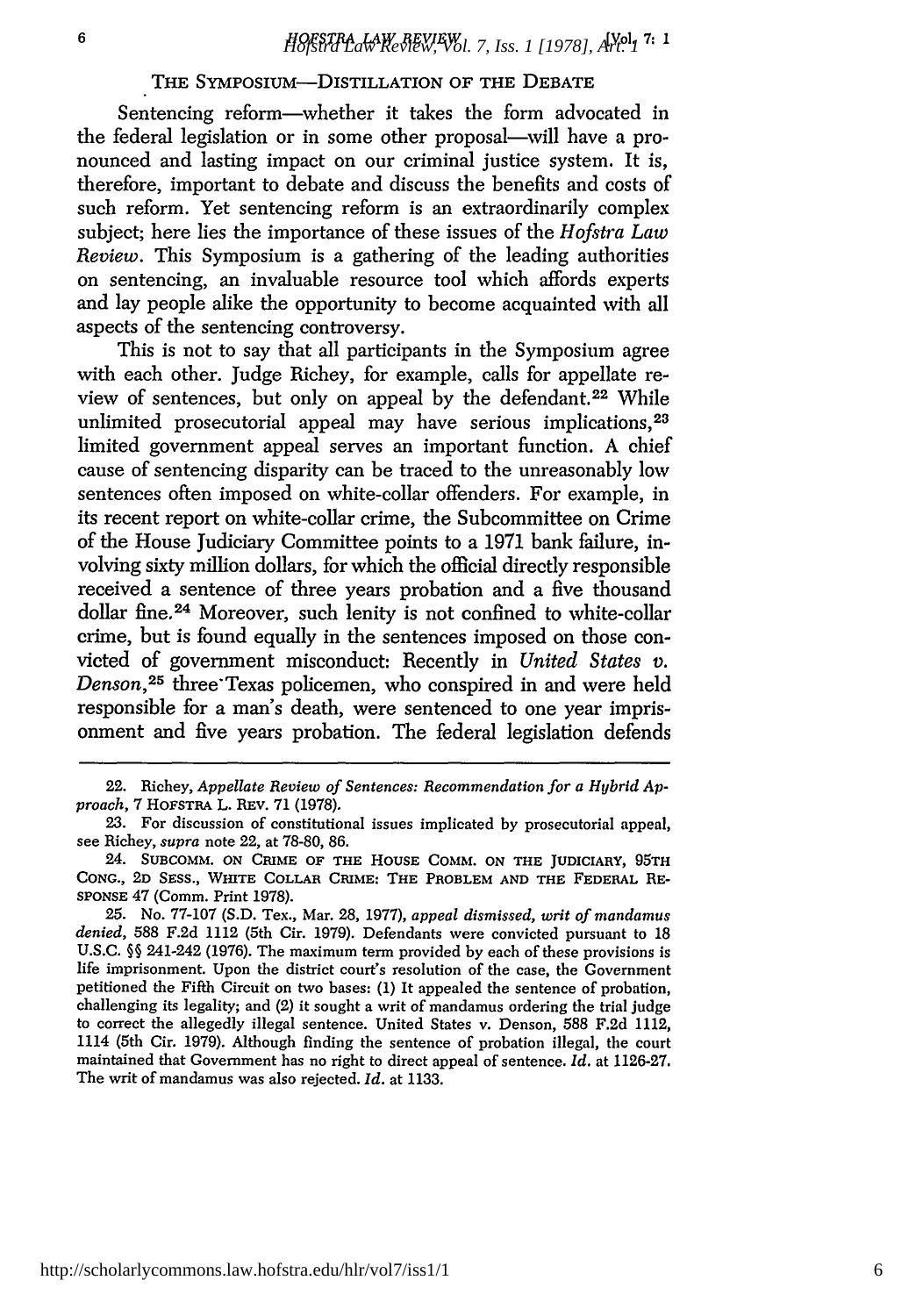against such results by providing for government appeal, but only of sentences imposed below the Commission guidelines.<sup>26</sup>

Professor Tonry examines the composition of a Federal Sentencing Commission and its role in creating sentencing guidelines.<sup>27</sup> Arguably, the legislature rather than a commission could set presumptive sentence ranges. In fact, a number of states have adopted this approach. 28 However, as Professor Tonry ably demonstrates, this task is best performed by an independent body of professionals rather than a politically responsive legislature. <sup>29</sup>

Professor Orland criticizes the determinate sentencing movement.30 He perceptively explores the major weaknesses in several state sentencing reform packages and notes that S. 1437 avoids most of these problems. For example, he observes that the goal of S. 1437 is to prevent incarceration of an offender for the sole purpose of rehabilitation.<sup>31</sup> However, it is important to note that the bill does not eliminate rehabilitation as a consideration in sentencing. **<sup>32</sup>** This is a significant and often overlooked distinction which Judges Lasker<sup>33</sup> and Tyler<sup>34</sup> also recognize in their cogent and important articles. Moreover, Professor Orland recognizes that S. 1437 contains a statutory requirement that good time must "vest,"35 thus alleviating much of the arbitrariness which he finds present in a number of new state sentencing codes. <sup>36</sup>

Professor Orland does argue that the maximum terms of imprisonment under S. 143737 are excessive. 38 However, the proposed federal code mandates that the Sentencing Commission develop guidelines based on the average sentences currently imposed and

29. *See* Tonry, *supra* note 27.

30. *See* Orland, *From Vengeance to Vengeance: Sentencing Reform and the Demise of Rehabilitation,* 7 HOFSTRA L. REv. 29 (1978).

-31. *Id.* at 47. *See* Proposed 28 U.S.C., *supra* note 10, § 994(j).

32. Proposed 18 U.S.C., *supra* note 10, § 101(b)(4).

33. Lasker, *Presumption Against Incarceration,* 7 **HOFSTRA L. REv. -** (1979) (to be published in *Symposium on Sentencing, Part II,* 7 **HOFSTRA** L. REv. 243 (1979)).

34. Tyler, *Sentencing Guidelines: Control of Discretion in Federal Sentencing,* 7 **HOFSTRA** L. REV. 11, 18 (1978).

35. Orland, *supra* note 30, at 45. *See* Proposed 18 U.S.C., *supra* note 10, § 3824(b).

36. Orland, *supra* note 30, at 44-46.

37. Proposed 18 U.S.C., *supra* note 10, § 2301(b)(1)-(4).

38. Orland, *supra* note 30, at 40.

<sup>26.</sup> Proposed 18 U.S.C., *supra* note 10, § 3725(b).

**<sup>27.</sup>** Tonry, *The Sentencing Commission in Sentencing Reform,* 7 **HOFSTRA** L. REV. <sub>-</sub> (1979) (to be published in *Symposium on Sentencing, Part II, 7* HOFSTRA L. REV. 243 **(1979)).**

<sup>28.</sup> *See, e.g.,* **CAL. PENAL CODE** §§ 1170-.6 (West Cum. Supp. 1978).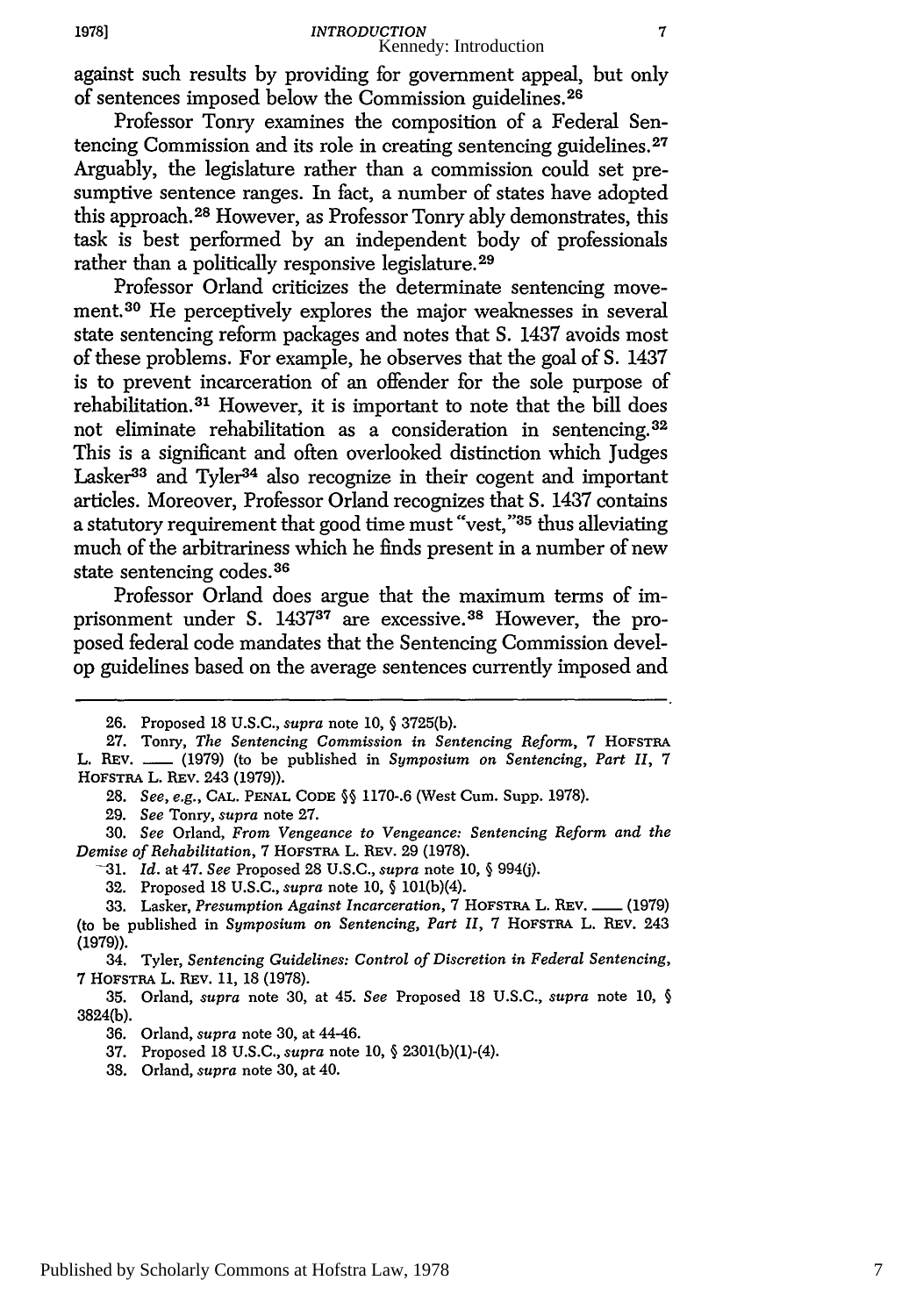by the length of prison terms *actually* being served. 39 Sentences under the Commission's guidelines thus should be substantially less than the maxima set by the bill. In addition, it is significant that S. 1437 contains a statutory presumption against incarceration for certain offenders. <sup>40</sup>

Both Judge Bazelon and Professor Orland express concern that the proposed legislation shifts discretion from the court to the prosecutor. 41 In response, I can only second a point made by Judge Tyler, former federal judge and Deputy Attorney General of the United States, who understands the political realities attending the drafting of a new Federal Criminal Code: "[W]e must start somewhere to shape discretion in the criminal justice system-and the most accessible, effective, and significant place to begin is with the sentencing function of the courts."<sup>42</sup>

It is hard to disagree with many of the conclusions reached in the articles by coauthors Kay Harris and Frank Dunbaugh43 and by Judge Bazelon.<sup>44</sup> Certainly, long range steps must be taken to eliminate crime from our society; and our prison system is a disaster. But to argue "no sentencing reform until society is reformed" is to direct attention away from the significant steps government can take *now* to make the criminal justice system fairer and more equitable.

Much of what is said by Andrew von Hirsch45 and by coauthors Peter Hoffman and Michael Stover, <sup>46</sup> concerning the need for sentencing reform to reduce disparity, must be seconded by all. However, I disagree with Hoffman and Stover in one important respect: the future of the parole release function. The limitations inherent in any attempt to reduce disparity through the vehi-

41. Bazelon, *Missed Opportunities in Sentencing Reform,* 7 HOFSTRA L. REV. 57, 68 (1978); Orland, *supra* note 30, at 43-44.

43. *See* Harris & Dunbaugh, *Premise for a Sensible Sentencing Debate: Giving Up Imprisonment, 7 HOFSTRA L. REV.* \_\_\_ (1979) (to be published in *Symposium on Sentencing, Part II,* 7 HOFSTA L. REV. 243 (1979)).

44. *See* Bazelon, *supra* note 41, at 58-59.

45. *See* Von Hirsch, Book Review, 7 HOFSTRA L. REV. **-** (1979) (to be published in *Symposium on Sentencing, Part 11,* 7 HOFSTRA L. REV. 243 (1979)).

46. *See* Hoffrnan & Stover, *Reform in the Determination of Prison Terms: Equity, Determinacy, and the Parole Release Function,* 7 HOFSTRA L. REV. 89 (1978).

<sup>39.</sup> Proposed 28 U.S.C., *supra* note 10, § 994(l). However, the Commission need not follow this procedure if it "determines that such a length of term of imprisonment does not adequately reflect a basis for a sentencing range that is consistent with the purposes of sentencing described [elsewhere in S. 1437]." *Id.*

<sup>40.</sup> Proposed 18 U.S.C., *supra* note **10,** § 994(i).

<sup>42.</sup> Tyler, *supra* note 34, at 20 n.45.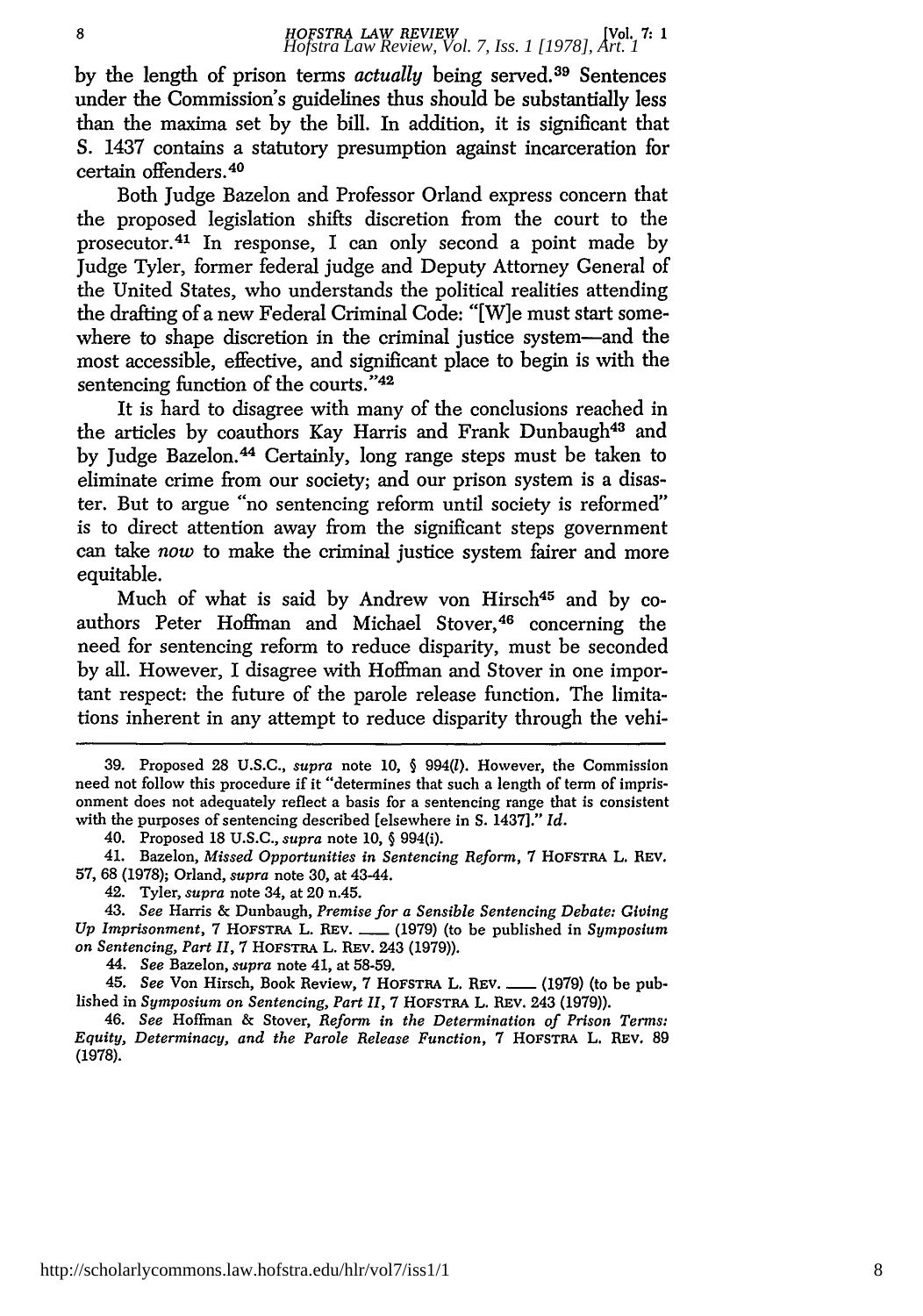cle of the parole board are well pointed out by Karen Skrivseth. <sup>47</sup> Sentencing reform, at least of the type envisaged in the federal legislation, simply cannot succeed if the parole release function is retained. Whatever the limited benefits in allowing a parole board the power to release offenders, disparity is promoted by the likelihood of judges ignoring sentencing guidelines in an effort to second-guess the parole board's release date determination. The result is likely to be the opposite of that intended by those who advocate retention of parole release-an actual *increase* in sentence length. Furthermore, I have already questioned whether a parole board's function should include authority to alter sentences based on a finding of rehabilitation. Certainly, power to release some prisoners due to factors such as prison overcrowding creates even more egregious problems of disparity.

But the goal of this Symposium is not to secure agreement; rather it is to enlighten the current national debate and to set forth various proposed reforms. These articles-and the others by Kenneth Flaxman;48 coauthors Brian Forst, William Rhodes, and Charles Wellford;<sup>49</sup> Robert Martinson;<sup>50</sup> Robert Pugsley;<sup>51</sup> and Ernest van den Haag<sup>52</sup>-impressively meet this challenge. There is, moreover, one point on which all contributors agree: Certain steps toward concrete sentencing reform must be taken now; too long have we lived with the system as it stands.

<sup>47.</sup> Skrivseth, *Abolishing Parole: Assuring Fairness and Certainty in Sentencing,* 7 HOFSTRA L. REV. **-** (1979) (to be published in *Symposium on Sentencing, Part 1H,* 7 HOFSTRA L. REV. 243 (1979)).

<sup>48.</sup> Fla'xman, *The Hidden Dangers of Sentencing Guidelines,* 7 HOFSTRA L. **REv. -** (1979) (to be published in *Symposium on Sentencing, Part II,* 7 HOFSTRA L. **REv.** 243 (1979)).

<sup>49.</sup> Forst, Rhodes & Wellford, *Sentencing and Social Science: Research for the Formulation of Federal Sentencing Guidelines, 7 HOFSTRA L. REV. \_\_ (1979) (to* be published in *Symposium on Sentencing, Part H1,* 7 HOFSTRA L. **REV.** 243 **(1979)).**

<sup>50.</sup> Martinson, *New Findings, New Views: A Note of Caution Regarding Sentencing Reform,* 7 HOFSTRA L. **REv. -** (1979) (to be published in *Symposium on Sentencing, Part II,* 7 HOFSTBA L. **REv.** 243 (1979)). *See* note 8 *supra.*

<sup>51.</sup> Pugsley, *Retributivism: A Just Basis for Criminal Sentences,* 7 HOFSTRA L. REV. **-** (1979) (to be published in *Symposium on Sentencing, Part H1,* 7 HOFSTRA L. RFv. 243 **(1979)).**

<sup>52.</sup> Van den Haag, *Punitive Sentences,* 7 HOFSTRA L. **REv. 123** (1978).